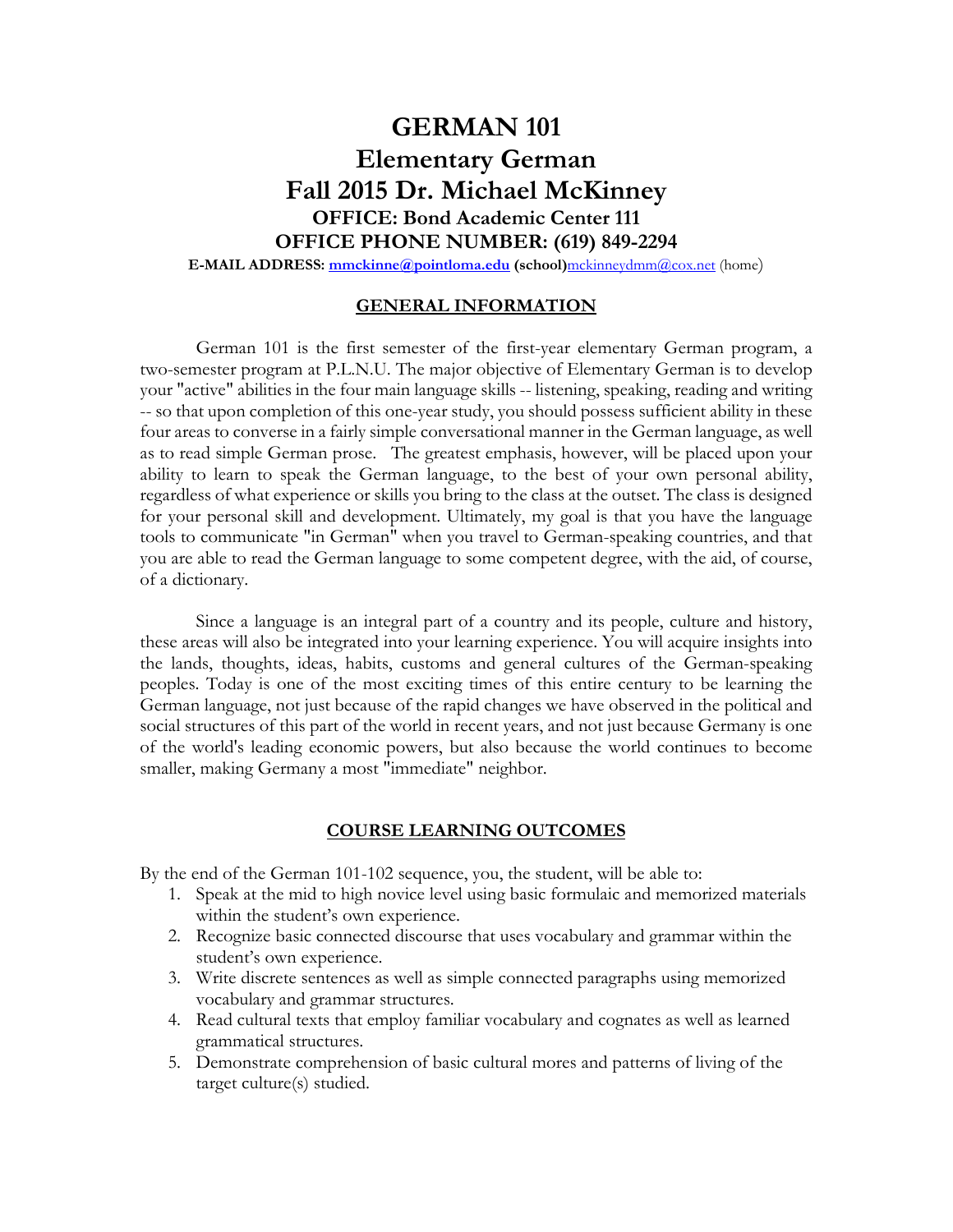#### **TEXTBOOKS AND ASSIGNMENTS**

The textbook for this course is *TREFFPUNKT DEUTSCH,* by Gonglewski, Moser & Partsch (formerly Widmaier/Widmaier), Sixth Edition. In addition to this text, you also must have the accompanying WEB program, which comes as part of the package in our bookstore, or you can purchase separately -- but in any event, you must have this program as all homework assignments are WEB abased. Importantly, the text and WEB program you purchase for the first semester are also what we will be using in the second semester, meaning, there will be nothing additional to purchase for the second semester. During the first semester we will, ideally, complete chapters  $1 - 5$  and then chapters  $6 - 12$  in the second semester..

## **GRADING**

Your grade for this course is comprised of four components:

- 1) A Final Examination, which constitutes ca.25% of your grade;
- 2) Chapter examinations, which constitute ca.25% of your grade;
- 3) Daily quizzes, which constitute ca.35% of your grade.
- 4) Homework assignments and class participation, which constitute 15% of your grade.

#### **HOMEWORK**

You are first of all responsible to learn each of the two sets of vocabulary lists contained in each chapter and to retain those words throughout the semester. In addition, each day in class a new grammatical concept will be presented and practiced, whereupon it is required that you complete the work assigned in the WEB program, drills that will always correspond to what was presented in class.

## **ATTENDANCE**

Class attendance is mandatory, for your own sake, but more importantly, for the sake of your classmates, inasmuch as much that we do is a collective group. Roll is, therefore, taken on a daily basis. A student who misses eight class sessions will be de-enrolled from the course, as provided for in the College Catalogue. Excessive absences will also result in a push grade, i.e., meaning, to the degree the grade is close, the lower grade will be given.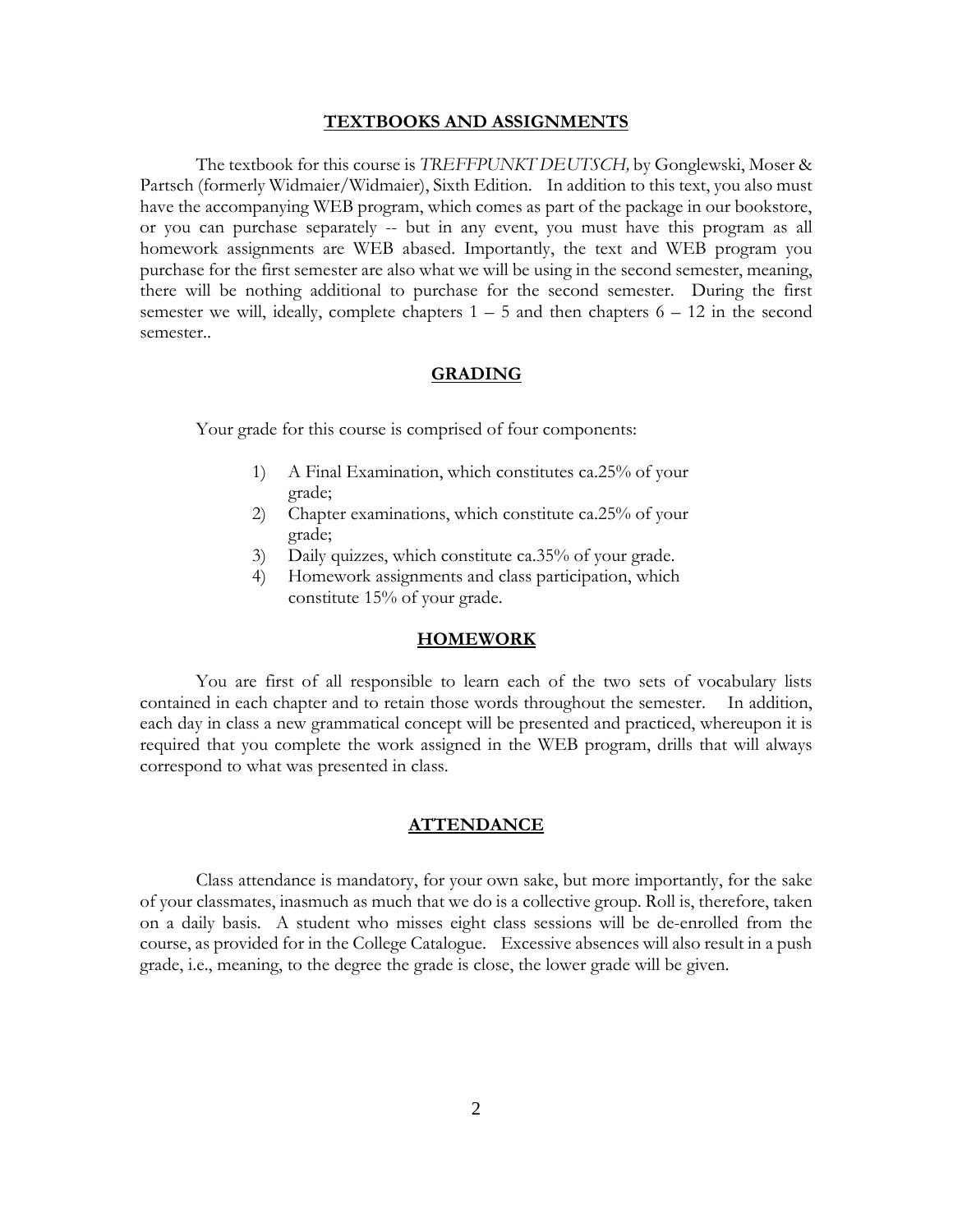#### **THE POSITIVE NEWS**

An important "Swing" component of your grade will be the level of your participation in daily class work. This means that class preparation and participation will positively affect your ultimate grade, especially where your grade is a border-line grade, so I encourage you to participate and have fun while acquiring this foreign language skill.

### **ACADEMIC ACCOMMODATIONS**

All students are expected to meet the minimum standards for this course as set by the instructor. Students with learning disabilities who may need accommodations should first discuss options and services available to them in the Academic Support Center (ASC) during the first two weeks of the semester. The ASC, in turn, will contact professors with official notification and suggested classroom accommodations, as required by federal law. Approved documentation must be provided by the student and placed on file in the ASC prior to the beginning of the semester.

#### **FOOTNOTE**

Ultimately, language-learning should be fun and should produce immediate and practical rewards; i.e., every day you should see your ability to speak the German language improve. What you learn in this class is not "Baby German," for what you are learning is how Germans speak on an everyday basis (discounting, of course, regional dialects). If you do your work on a daily basis, in small, consistent steps, the acquisition of German language skills should be relatively easy, by all means enjoyable, and, most of all, should produce very tangible results. Finally, you should know that German is not more difficult than Spanish or French, despite the prevailing myths as to the varying levels of difficulty of these respective languages. When you have completed this course in May, you should leave with a skill that will prove useful to you throughout your entire life.

# **FERPA (**FAMILY EDUCATIONAL RIGHTS AND PRIVACY ACT**)**

In compliance with federal law, neither PLNU student ID nor social security number should be used in publically posted grades or returned sets of assignments without student written permission. This class will meet the federal requirements by my distributing all grades and papers individually, with every effort made to conceal identities concealed. Also in compliance with FERPA, you will be the only person given information about your progress in this class unless you have designated others to receive it in the "Information Release" section of the student portal. See **Policy Statements** in the undergrad student catalog.